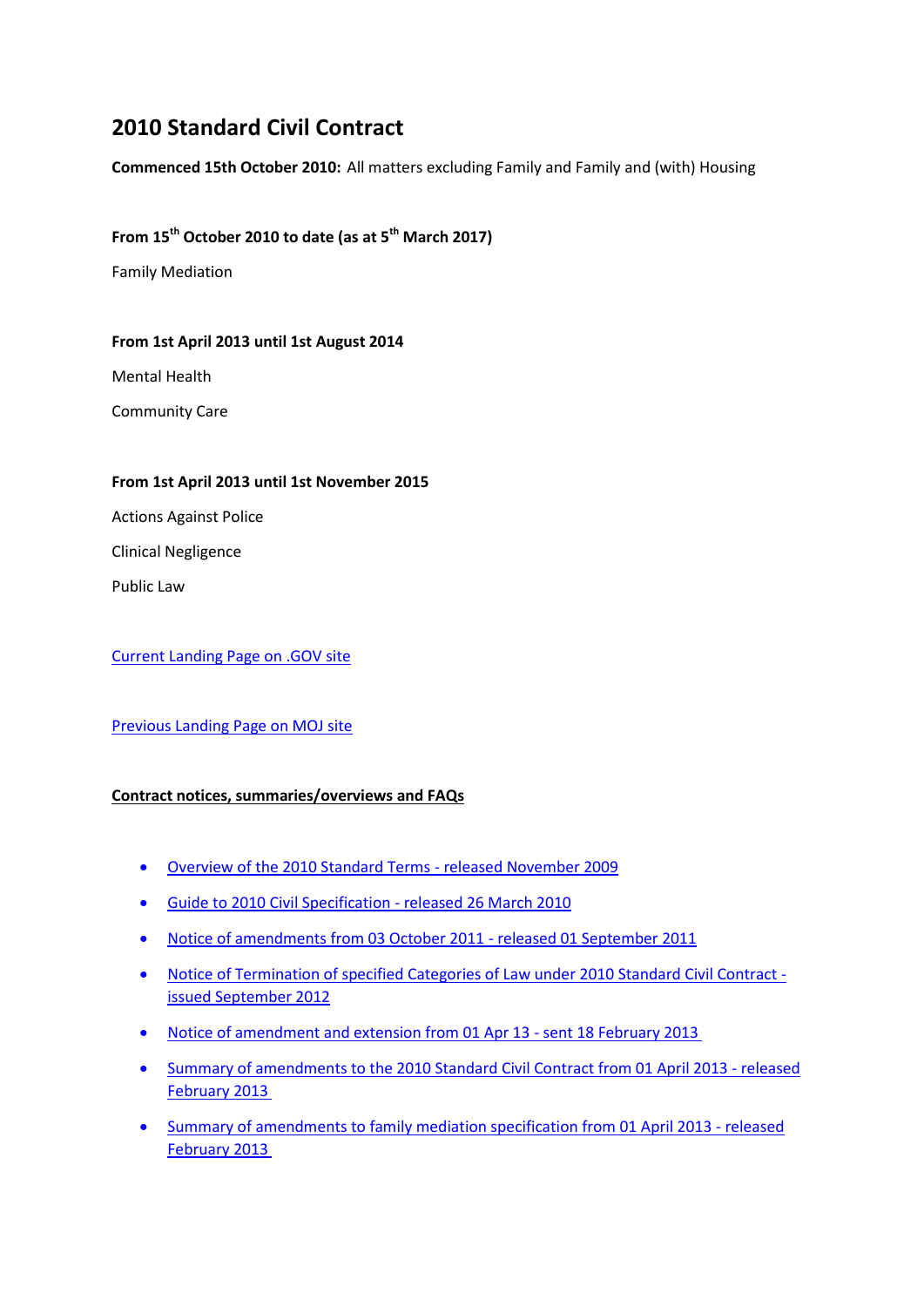- [Notice of amendment 2010/13/14 Standard Civil Contracts: Specification and Category](http://webarchive.nationalarchives.gov.uk/20150401041643/https:/www.gov.uk/government/uploads/system/uploads/attachment_data/file/406153/standard-civil-contract-amendment-notice.pdf)  [Definitions r.e. 2015 anti-social behaviour amendments from 23 March 2015 -](http://webarchive.nationalarchives.gov.uk/20150401041643/https:/www.gov.uk/government/uploads/system/uploads/attachment_data/file/406153/standard-civil-contract-amendment-notice.pdf) dated 18 [February 2015](http://webarchive.nationalarchives.gov.uk/20150401041643/https:/www.gov.uk/government/uploads/system/uploads/attachment_data/file/406153/standard-civil-contract-amendment-notice.pdf)
- [Crime Contingency Contract: Notice of Extension to 31 March 2016 -](http://webarchive.nationalarchives.gov.uk/20160511052506/https:/www.gov.uk/government/uploads/system/uploads/attachment_data/file/503310/crime-contingency-contract-notice-of-extension.pdf) dated 24 February 2016
- [Family mediation contract extension \(to 31 March 2018\) offer letter -](http://webarchive.nationalarchives.gov.uk/20160806083123/https:/gov.uk/government/uploads/system/uploads/attachment_data/file/538690/standard-civil-contract-family-mediation-contract-extension-offer.pdf) dated 14 July 2016

## **Statement on Devolved Powers**

- [Statement on interim position on Devolved Powers in Judicial Review cases extended to 31](http://webarchive.nationalarchives.gov.uk/20121207073230/http:/www.legalservices.gov.uk/docs/civil_contracting/statement-on-devolved-powers.pdf) March 2013 - [released June 2012](http://webarchive.nationalarchives.gov.uk/20121207073230/http:/www.legalservices.gov.uk/docs/civil_contracting/statement-on-devolved-powers.pdf)
- [Statement on interim position on Devolved Powers in Judicial Review cases extended to 31](http://webarchive.nationalarchives.gov.uk/20111209153212/http:/www.legalservices.gov.uk/docs/civil_contracting/Statement_on_Devolved_Powers_31_Jul_2011_(ver_0_2).pdf)  January 2012 - [released August 2011](http://webarchive.nationalarchives.gov.uk/20111209153212/http:/www.legalservices.gov.uk/docs/civil_contracting/Statement_on_Devolved_Powers_31_Jul_2011_(ver_0_2).pdf)
- [Statement on interim position on Devolved Powers in Judicial Review cases extended to 30](http://webarchive.nationalarchives.gov.uk/20110602065221/http:/www.legalservices.gov.uk/docs/civil_contracting/Devolved_Powers_in_Judicial_Review_cases_under_the_2010_Contract_final.pdf)  June 2011 - [released 30 Mar 2011](http://webarchive.nationalarchives.gov.uk/20110602065221/http:/www.legalservices.gov.uk/docs/civil_contracting/Devolved_Powers_in_Judicial_Review_cases_under_the_2010_Contract_final.pdf)
- [Statement on interim position on Devolved Powers in Judicial Review cases to 31 March](http://webarchive.nationalarchives.gov.uk/20110602065221/http:/www.legalservices.gov.uk/docs/civil_contracting/Devolved_Powers_in_Judicial_Review_cases_under_the_2010_Contract_final.pdf)  2011 - [released 15 November 2010](http://webarchive.nationalarchives.gov.uk/20110602065221/http:/www.legalservices.gov.uk/docs/civil_contracting/Devolved_Powers_in_Judicial_Review_cases_under_the_2010_Contract_final.pdf)

#### **Standard Terms**

[Standard Terms from 15 October 2010 -](http://webarchive.nationalarchives.gov.uk/20130402173222/http:/www.justice.gov.uk/downloads/legal-aid/civil-contracts/Standard-Terms.pdf) released 10 February 2010

Amendments pursuant to LASPO and also relating to business/operational need

The revised contract documentation and supporting information is below.

- [The Standard Terms from 01 April 2013](http://webarchive.nationalarchives.gov.uk/20130402173222/http:/www.justice.gov.uk/downloads/legal-aid/civil-contracts/2010-standard-civil-contract-terms.pdf)
- [The Standard Terms from 01 April 2013 tracked](http://webarchive.nationalarchives.gov.uk/20130402173222/http:/www.justice.gov.uk/downloads/legal-aid/civil-contracts/2010-standard-civil-contract-terms-tracked.pdf)

## **General Specification**

- [Specification contents page -](http://webarchive.nationalarchives.gov.uk/20130402173222/http:/www.justice.gov.uk/downloads/legal-aid/civil-contracts/Contents-Page-2010-Civil-Specification-Dec-09.pdf) released December 2009
- [Sections 1-6: General provisions from 15 October 2010 -](http://webarchive.nationalarchives.gov.uk/20130402173222/http:/www.justice.gov.uk/downloads/legal-aid/civil-contracts/Sections_1-6.pdf) released December 2009
- [Sections 1-6: General provisions from 03 October 2011](http://webarchive.nationalarchives.gov.uk/20130402173222/http:/www.justice.gov.uk/downloads/legal-aid/civil-contracts/Civil_Specification_Oct_11.pdf)

Amendments pursuant to LASPO and also relating to business/operational need

The revised contract documentation and supporting information is below.

- Sections 1–[6: General provisions from 01 April 2013](http://webarchive.nationalarchives.gov.uk/20130402173222/http:/www.justice.gov.uk/downloads/legal-aid/civil-contracts/2010-civil-contract-spec-sec-1-6.pdf)
- Specification Sections 1–[6: General provisions from 01 April 2013 tracked](http://webarchive.nationalarchives.gov.uk/20130402173222/http:/www.justice.gov.uk/downloads/legal-aid/civil-contracts/civil-specification-tracked.pdf.pdf)
- Sections 1-6: General provisions [amended for introduction of JR remuneration provisions](http://webarchive.nationalarchives.gov.uk/20140713080715/http:/www.justice.gov.uk/downloads/legal-aid/tenders/2010-civil-contract-specs-1-6.pdf)  [from 22 April 2014](http://webarchive.nationalarchives.gov.uk/20140713080715/http:/www.justice.gov.uk/downloads/legal-aid/tenders/2010-civil-contract-specs-1-6.pdf)
- [Sections 1-6: General provisions amended for anti-social behaviour act from 23 March 2015](http://webarchive.nationalarchives.gov.uk/20161126102632/https:/gov.uk/government/uploads/system/uploads/attachment_data/file/406158/2010-standard-civil-contract-specification-s1-6-2015-anti-social-behaviour-amendments.pdf)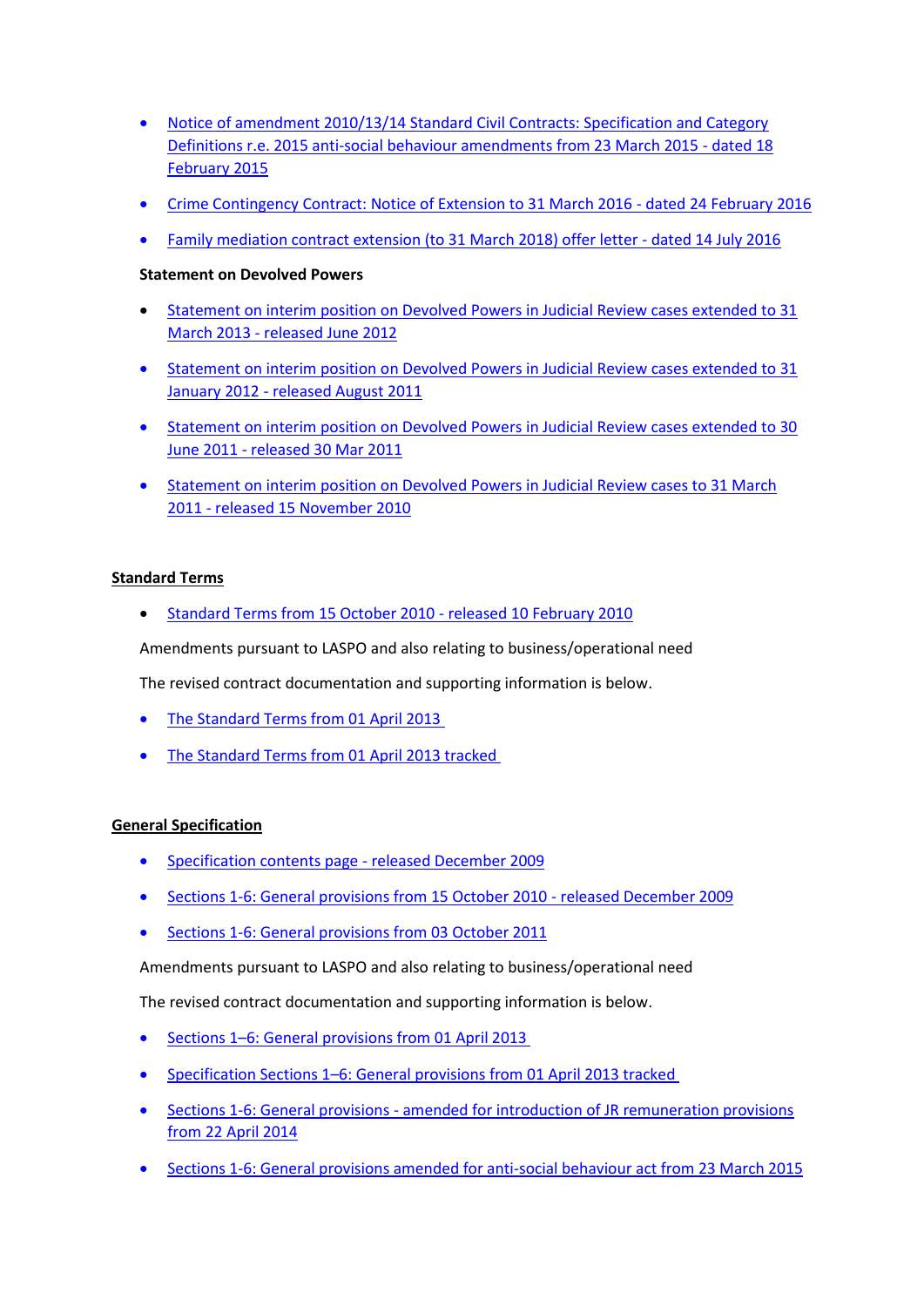#### **Category Specific Specifications**

#### **Before April 2013**

- [Section 7: Family from 15 October 2010 -](http://webarchive.nationalarchives.gov.uk/20130402173222/http:/www.justice.gov.uk/downloads/legal-aid/civil-contracts/Section-7-Family.pdf) released August 2010
- [Section 8: Immigration from 15 October 2010 -](http://webarchive.nationalarchives.gov.uk/20130402173222/http:/www.justice.gov.uk/downloads/legal-aid/civil-contracts/Section-8-Immigration.pdf) released December 2009
- [Section 9: Mental health from 15 October 2010 -](http://webarchive.nationalarchives.gov.uk/20130402173222/http:/www.justice.gov.uk/downloads/legal-aid/civil-contracts/Section-9-Mental-Health.pdf) released December 2009
- [Section 10: Other from 15 October 2010 -](http://webarchive.nationalarchives.gov.uk/20130402173222/http:/www.justice.gov.uk/downloads/legal-aid/civil-contracts/Section-10-Miscellaneous.pdf) released December 2009 Debt, Employment, Housing, Housing Possession Court Duty Scheme. Welfare Benefits, Consumer/General Contract, Personal Injury, Clinical Negligence, Education, Actions Action Police, Community Care, Public Law

#### **From April 2013**

- [Sections 9 and 10: Other from 01 April 2013](http://webarchive.nationalarchives.gov.uk/20130402173222/http:/www.justice.gov.uk/downloads/legal-aid/civil-contracts/2010-standard-civil-contract-category-specific.pdf) Mental Health, Clinical Negligence, Actions Against Police, Community Care, Public Law
- Section 9 and 10: [Other from 01 April 2013 tracked](http://webarchive.nationalarchives.gov.uk/20130402173222/http:/www.justice.gov.uk/downloads/legal-aid/civil-contracts/category-specific-sections-tracked.pdf) Mental Health, Clinical Negligence, Actions Against Police, Community Care, Public Law

## **Payment Annexes**

- [Payment Annex from 03 October 2011](http://webarchive.nationalarchives.gov.uk/20130402173222/http:/www.justice.gov.uk/downloads/legal-aid/civil-contracts/Civil_October_2011_Payment_Annex.pdf)
- [Payment Annex from 15 October 2010 -](http://webarchive.nationalarchives.gov.uk/20130402173222/http:/www.justice.gov.uk/downloads/legal-aid/civil-contracts/Payment_Annex_2010.pdf) released December 2009

## **Family Mediation Specification**

#### **Before April 2013**

- [Family Mediation from 15 October 2010 -](http://webarchive.nationalarchives.gov.uk/20130402173222/http:/www.justice.gov.uk/downloads/legal-aid/civil-contracts/Family_Mediation_Specification-Dec_09.pdf) released December 2009
- [Family Mediation Guidance -](http://webarchive.nationalarchives.gov.uk/20130402173222/http:/www.justice.gov.uk/downloads/legal-aid/civil-contracts/Family-Mediation-Contract-Basics.pdf) released November 2010
- [Family Mediation from 01 December 2012 -](http://webarchive.nationalarchives.gov.uk/20130402173222/http:/www.justice.gov.uk/downloads/legal-aid/civil-contracts/2012-family-mediation-spec.pdf) released October 2012

## **From April 2013**

- [Family Mediation from 01 April 2013](http://webarchive.nationalarchives.gov.uk/20130402173222/http:/www.justice.gov.uk/downloads/legal-aid/civil-contracts/2010-standard-civil-contract-family-mediation.pdf)
- [Family Mediation from 01 April 2013 tracked](http://webarchive.nationalarchives.gov.uk/20130402173222/http:/www.justice.gov.uk/downloads/legal-aid/civil-contracts/family-mediation-tracked.pdf)
- [Family Mediation from November 2014 amendments tracked](http://webarchive.nationalarchives.gov.uk/20141205202119/https:/www.gov.uk/government/uploads/system/uploads/attachment_data/file/369154/2010-standard-civil-contract-family-mediation-specification-nov-2014-amendments.pdf)
- [Family Mediation from November 2014](http://webarchive.nationalarchives.gov.uk/20141205202119/https:/www.gov.uk/government/uploads/system/uploads/attachment_data/file/369155/2010-standard-civil-contract-family-mediation-specification-november-2014.pdf)